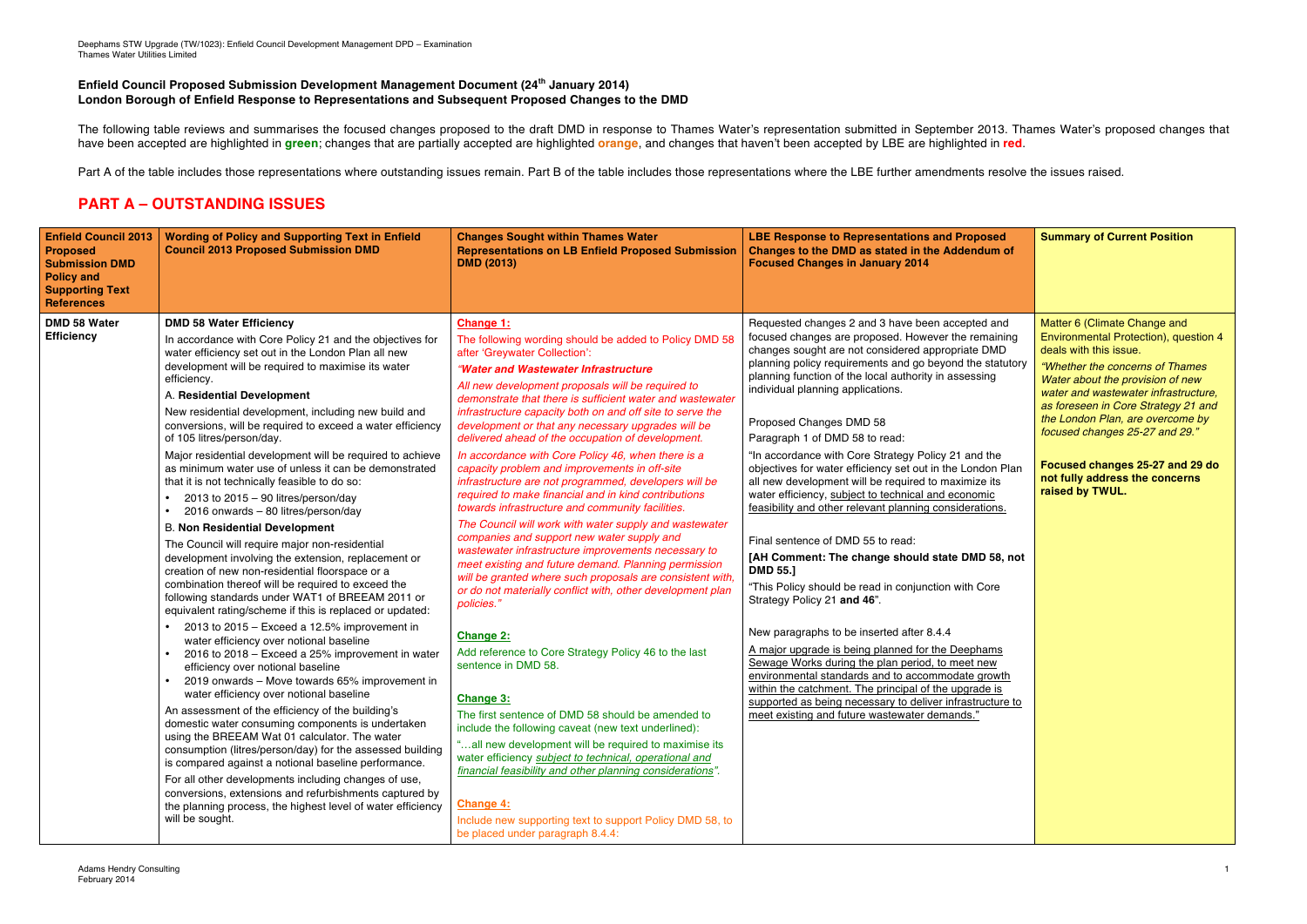| <b>Enfield Council 2013</b><br><b>Proposed</b><br><b>Submission DMD</b><br><b>Policy and</b><br><b>Supporting Text</b><br><b>References</b> | <b>Wording of Policy and Supporting Text in Enfield</b><br><b>Council 2013 Proposed Submission DMD</b>                                                                                                                                                                                                                                                                                                                                                                                                                                                                                                                                                                                                                                                                                                                                                                                                                                                                                                                                                                                                                                                                                                   | <b>Changes Sought within Thames Water</b><br><b>Representations on LB Enfield Proposed Submission</b><br><b>DMD (2013)</b>                                                                                                                                                                                                                                                                                                                                                                                                                                                                                                                                                                                                                                                                                                                                                                                                                                                                                                                                                                                                                                                                                                                                                                                                   | <b>LBE Response to Representations and Proposed</b><br>Changes to the DMD as stated in the Addendum of<br><b>Focused Changes in January 2014</b>                                                                                                                                                                                                                                                                                                                                                                                                                                                                                                                                                                                                                                                                                                                                                                                                                                                                                                                                 | <b>Summary of Current Position</b>                                                                                                                                                                                                                                                                                                                                                                                                                                                                                                                                                                                                                                                                                                                                                                                                                                                                    |
|---------------------------------------------------------------------------------------------------------------------------------------------|----------------------------------------------------------------------------------------------------------------------------------------------------------------------------------------------------------------------------------------------------------------------------------------------------------------------------------------------------------------------------------------------------------------------------------------------------------------------------------------------------------------------------------------------------------------------------------------------------------------------------------------------------------------------------------------------------------------------------------------------------------------------------------------------------------------------------------------------------------------------------------------------------------------------------------------------------------------------------------------------------------------------------------------------------------------------------------------------------------------------------------------------------------------------------------------------------------|------------------------------------------------------------------------------------------------------------------------------------------------------------------------------------------------------------------------------------------------------------------------------------------------------------------------------------------------------------------------------------------------------------------------------------------------------------------------------------------------------------------------------------------------------------------------------------------------------------------------------------------------------------------------------------------------------------------------------------------------------------------------------------------------------------------------------------------------------------------------------------------------------------------------------------------------------------------------------------------------------------------------------------------------------------------------------------------------------------------------------------------------------------------------------------------------------------------------------------------------------------------------------------------------------------------------------|----------------------------------------------------------------------------------------------------------------------------------------------------------------------------------------------------------------------------------------------------------------------------------------------------------------------------------------------------------------------------------------------------------------------------------------------------------------------------------------------------------------------------------------------------------------------------------------------------------------------------------------------------------------------------------------------------------------------------------------------------------------------------------------------------------------------------------------------------------------------------------------------------------------------------------------------------------------------------------------------------------------------------------------------------------------------------------|-------------------------------------------------------------------------------------------------------------------------------------------------------------------------------------------------------------------------------------------------------------------------------------------------------------------------------------------------------------------------------------------------------------------------------------------------------------------------------------------------------------------------------------------------------------------------------------------------------------------------------------------------------------------------------------------------------------------------------------------------------------------------------------------------------------------------------------------------------------------------------------------------------|
|                                                                                                                                             | <b>Greywater Collection</b><br>The Council will seek to encourage the inclusion of<br>rainwater collection and greywater recycling. All new<br>major developments should undertake a rainwater and<br>greywater use feasibility study. Where collecting and<br>reusing water is feasible, it should be included in the<br>proposed development.<br>This Policy should be read in conjunction with Core<br>Policy 21.                                                                                                                                                                                                                                                                                                                                                                                                                                                                                                                                                                                                                                                                                                                                                                                     | "The Council will also seek to ensure that there is<br>adequate water and foul drainage capacity to serve all<br>new developments to avoid any adverse amenity impact.<br>The developer will be required to demonstrate that there<br>is adequate infrastructure both on and off the site to<br>serve the development and that it would not lead to<br>problems for existing users or future occupiers.<br>In some circumstances a water supply and / or drainage<br>strategy will need to be produced by the developer in<br>liaison with Thames Water to ensure the appropriate<br>upgrades are in place ahead of occupation of the<br>development.<br>Where there is a capacity problem or potential adverse<br>amenity impact on future occupiers, and no<br>improvements are programmed by the statutory<br>undertaker, the Council will require the developer to fund<br>in full the appropriate improvements which must be<br>completed prior to occupation of the development.'<br>A major upgrade is being planned for the Deephams<br>Sewage Works during the plan period, to meet new<br>environmental standards and to accommodate growth<br>within the catchment. The principal of the upgrade is<br>supported as being necessary to deliver infrastructure to<br>meet existing and future wastewater demands." |                                                                                                                                                                                                                                                                                                                                                                                                                                                                                                                                                                                                                                                                                                                                                                                                                                                                                                                                                                                                                                                                                  |                                                                                                                                                                                                                                                                                                                                                                                                                                                                                                                                                                                                                                                                                                                                                                                                                                                                                                       |
| <b>DMD 59 Avoiding</b><br>and Reducing Flood<br>Risk<br><b>DMD 60 Assessing</b><br><b>Flood Risk</b>                                        | <b>DMD 59 Avoiding and Reducing Flood Risk</b><br>New development must reduce the risk of flooding,<br>1)<br>and not increase the risks elsewhere. New<br>development must<br>a. Be appropriately located and informed by a site<br>specific Flood Risk Assessment (FRA) if proposed in<br>flood risk areas in line with DMD 62 (Assessing Flood<br>Risk);<br>b. Preserve overland flood and flow routes, where<br>applicable;<br>c. Ensure no net loss of flood storage on site, or in<br>exceptional circumstances, provide adequate off site<br>compensatory storage;<br>d. Manage surface water as part of all development to<br>reduce run off in line with DMD 61 'Managing Surface<br>Water'; and<br>e. Prevent the loss of permeable surfaces/areas of soft<br>landscaping, and maximising the use of green<br>infrastructure as a potential sources of flood storage.<br>In consultation with the Environment Agency, planning<br>permission will only be granted for proposals which have<br>addressed all sources of flood risk and would not be<br>subject to, or result in, unacceptable levels of flood risk.<br>This policy should be read in conjunction with Core<br>Strategy policy 28 | <b>Change 7:</b><br>It is proposed that the policy text for DMD 60 under<br>section 2 'Additional requirements for non fluvial flooding'<br>is amended to add a new bullet 'b.' as follows (new text<br>underlined):<br>"b. Development proposals will need to demonstrate<br>through a drainage strategy, that down stream flooding of<br>the sewer or combined sewer network will not occur as a<br>result of the development or if flooding will occur as a<br>result of the development, appropriate mitigation will be<br>proposed to address the flooding."                                                                                                                                                                                                                                                                                                                                                                                                                                                                                                                                                                                                                                                                                                                                                            | In response to Thames Water's changes, LBE in their<br>DMD Schedule of Representations and Enfield Council's<br>response state at (number 99) that<br>"The current wording is considered sufficient to cover the<br>requirements of development. In particular the final<br>sentence emphasises that all sources of flood risk will be<br>considered".<br>The final column states that no changes are being<br>proposed to the policy text for DMD 60.<br>However, the 'Addendum of Focused Changes' at<br>number 29, state that under section 2 'Additional<br>requirements for non fluvial flooding' to add a new bullet<br>as follows:<br>"b. Development proposals should provide a<br>drainage strategy to demonstrate the requirements<br>of DMD 61".<br>It should also be noted that the first sentence under DMD<br>61 has been amended to read<br>"A drainage strategy will be required for all<br>developments to demonstrate how proposed measure<br>manage surface water as close to its source as possible<br>and follow the drainage hierarchy in the London Plan" | Matter 6 (Climate Change and<br>Environmental Protection), question 4<br>deals with this issue.<br><b>Whether the Environment Agency's</b><br>concerns about Policies DMD 59,<br>DMD 61, DMD 62, DMD 63 and<br>paragraph 6.2.4 related to water<br>conservation, flood risk and<br>remediation for land contamination are<br>adequately addressed by focused<br>changes nos 28, 30, 31, 32, 33, 35<br>and 36?<br>TW need to clarify Enfield's<br>position on new bullet b under<br>section 2 in DMD60.<br>Introductory paragraph 8.5.2 to DMD<br>59 has been amended in accordance<br>with TW's representation to include<br>sewer flooding as a form of flood risk.<br>The new bullet added to DMD 60 is<br>acceptable, however, DMD 61 does<br>not explicitly state / refer to sewer<br>flooding. Supporting text in paragraph<br>8.5.10 states that "Effective<br>management of surface water will |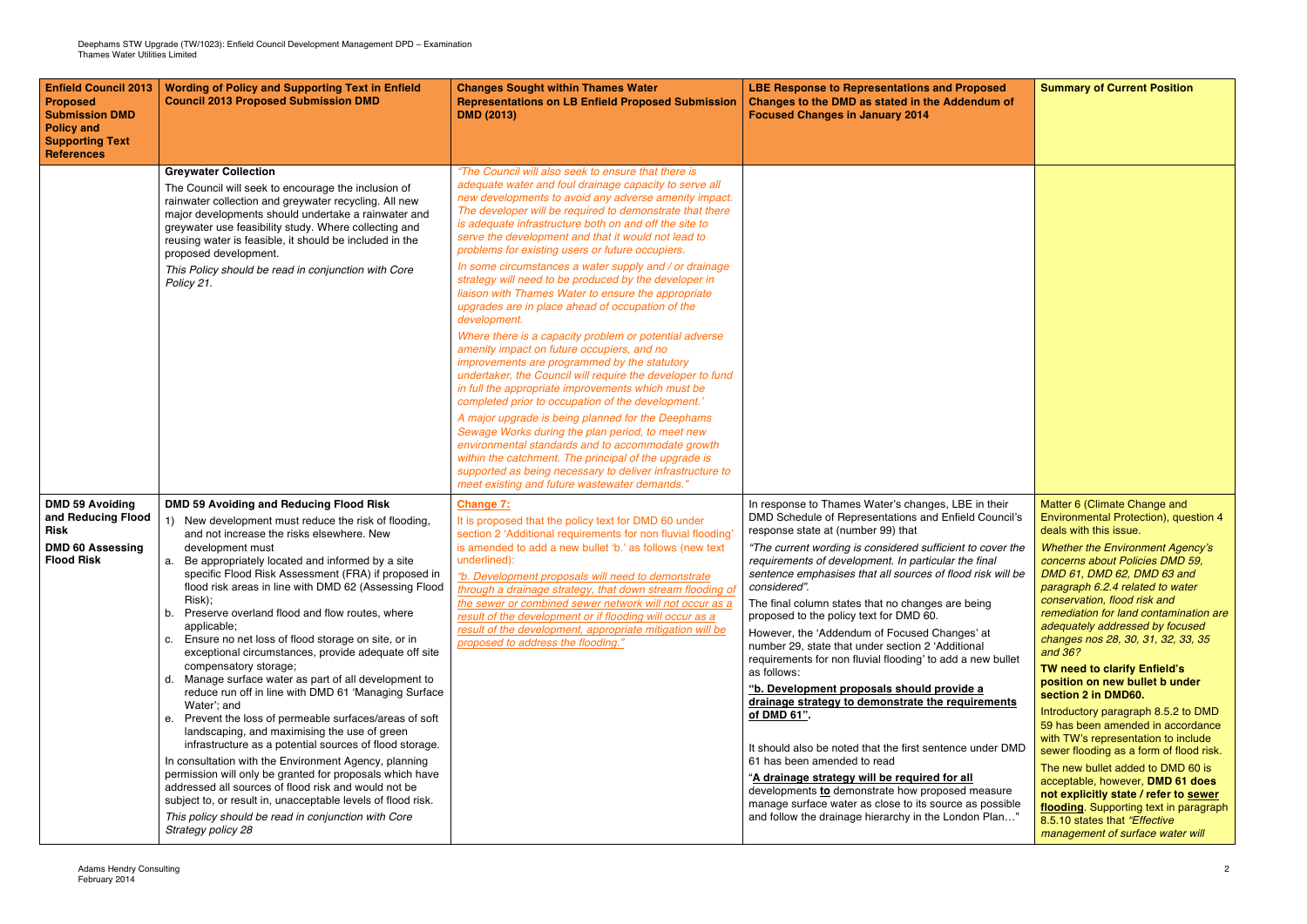| <b>Enfield Council 2013</b><br><b>Proposed</b><br><b>Submission DMD</b><br><b>Policy and</b><br><b>Supporting Text</b><br><b>References</b> | <b>Wording of Policy and Supporting Text in Enfield</b><br><b>Council 2013 Proposed Submission DMD</b>                                                                                                                                                                                                                                               | <b>Changes Sought within Thames Water</b><br><b>Representations on LB Enfield Proposed Submission</b><br><b>DMD (2013)</b> | <b>LBE Response to Representations and Proposed</b><br>Changes to the DMD as stated in the Addendum of<br><b>Focused Changes in January 2014</b> | <b>Summary of Current Position</b>                                                                                                                                                                                            |
|---------------------------------------------------------------------------------------------------------------------------------------------|------------------------------------------------------------------------------------------------------------------------------------------------------------------------------------------------------------------------------------------------------------------------------------------------------------------------------------------------------|----------------------------------------------------------------------------------------------------------------------------|--------------------------------------------------------------------------------------------------------------------------------------------------|-------------------------------------------------------------------------------------------------------------------------------------------------------------------------------------------------------------------------------|
|                                                                                                                                             | <b>DMD 60 Assessing Flood Risk</b>                                                                                                                                                                                                                                                                                                                   |                                                                                                                            |                                                                                                                                                  | reduce the risk of flooding, pollution<br>and other environmental damage".                                                                                                                                                    |
|                                                                                                                                             | Requirements for a site specific Flood Risk<br>1).<br>Assessment                                                                                                                                                                                                                                                                                     |                                                                                                                            |                                                                                                                                                  | A new bullet could be added under<br>section 5 in DMD 61:                                                                                                                                                                     |
|                                                                                                                                             | Site specific Flood Risk Assessments will be required for<br>the following:                                                                                                                                                                                                                                                                          |                                                                                                                            |                                                                                                                                                  | "b. Development proposals will need<br>to demonstrate that down stream                                                                                                                                                        |
|                                                                                                                                             | a. Development proposals of 1 hectare or greater in<br>Flood Zone 1;<br>b. All proposals for new development located in Flood<br>Zones 2 and 3: and<br>c. All proposals in ground water flood risk areas that<br>involve the creation of usuable space below ground;                                                                                 |                                                                                                                            |                                                                                                                                                  | flooding of the sewer or combined<br>sewer network will not occur as a<br>result of the development or if flooding<br>will occur as a result of the<br>development, appropriate mitigation<br>will be proposed to address the |
|                                                                                                                                             | d. All proposals for new development identified as being<br>at risk from surface water flooding in the SWMP; or<br>e. Any development that may be subject to other<br>sources of flooding identified in subsequent reviews /<br>updates of the evidence base on flooding.                                                                            |                                                                                                                            |                                                                                                                                                  | flooding."                                                                                                                                                                                                                    |
|                                                                                                                                             | The FRAs must:<br>where applicable, provide evidence so that the                                                                                                                                                                                                                                                                                     |                                                                                                                            |                                                                                                                                                  |                                                                                                                                                                                                                               |
|                                                                                                                                             | Council can assess whether the requirements of the<br>sequential test of sites across the borough are met,<br>and where an exception test is required, demonstrate<br>that:                                                                                                                                                                          |                                                                                                                            |                                                                                                                                                  |                                                                                                                                                                                                                               |
|                                                                                                                                             | the development would provide wider sustainability<br>benefits to the community that outweigh flood risk<br>the development is on developable previously-<br>developed land or, if this is not the case, that there                                                                                                                                  |                                                                                                                            |                                                                                                                                                  |                                                                                                                                                                                                                               |
|                                                                                                                                             | are no reasonable alternative sites on developable<br>previously-developed land; and<br>the development will be safe (see paragraph 8.5.16),                                                                                                                                                                                                         |                                                                                                                            |                                                                                                                                                  |                                                                                                                                                                                                                               |
|                                                                                                                                             | without increasing flood risk elsewhere, and, where<br>possible, will reduce flood risk overall.                                                                                                                                                                                                                                                     |                                                                                                                            |                                                                                                                                                  |                                                                                                                                                                                                                               |
|                                                                                                                                             | additional requirements for non fluvial flooding<br>where developments are proposed in areas identified<br>as being at risk of groundwater flooding,<br>consideration should be given to prevention or                                                                                                                                               |                                                                                                                            |                                                                                                                                                  |                                                                                                                                                                                                                               |
|                                                                                                                                             | mitigation measures and the Council may require<br>developers to submit further details to determine the<br>extent of risk and the requirements for mitigation.                                                                                                                                                                                      |                                                                                                                            |                                                                                                                                                  |                                                                                                                                                                                                                               |
|                                                                                                                                             | Developers at risk of flooding need to make sure they are<br>safe and incorporate appropriate mitigation measures in<br>line DMD 61 'Managing Surface Water', DMD 62 'Flood<br>Control and Mitigation Measures' and DMD 63 'Protection<br>and Improvement to Watercourses and Flood Defences',<br>and having regard to specific measures in the SFRA |                                                                                                                            |                                                                                                                                                  |                                                                                                                                                                                                                               |
|                                                                                                                                             | This Policy should be read in conjunction with Core<br>Strategy Policy 28.                                                                                                                                                                                                                                                                           |                                                                                                                            |                                                                                                                                                  |                                                                                                                                                                                                                               |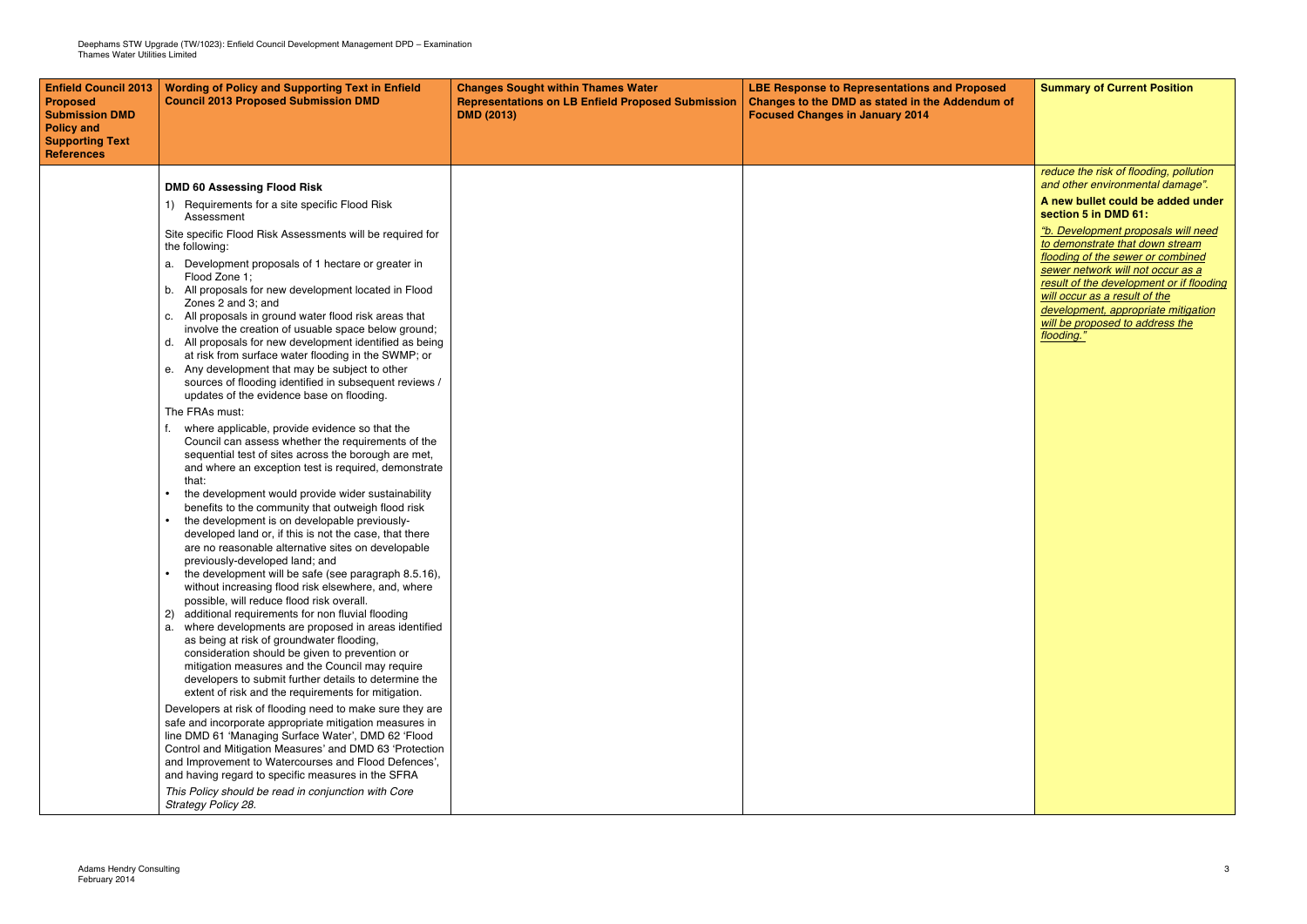| <b>Enfield Council 2013</b><br><b>Proposed</b><br><b>Submission DMD</b><br><b>Policy and</b><br><b>Supporting Text</b><br><b>References</b> | <b>Wording of Policy and Supporting Text in Enfield</b><br><b>Council 2013 Proposed Submission DMD</b>                                                                                                                                                                                                                                                                                                                                                                                                                                                                                                                                                                                                                                                                                                                                                                                                                                                                                                                                                                                                                                                                                                                                                                                                                                                                                                                                                                                                                                                                                                                                                                                      | <b>Changes Sought within Thames Water</b><br><b>Representations on LB Enfield Proposed Submission</b><br><b>DMD (2013)</b>                                                                                                                                                                                                                                                                                                                                                                                                                                                                                                                                                                                                                                                                         | <b>LBE Response to Representations and Proposed</b><br>Changes to the DMD as stated in the Addendum of<br><b>Focused Changes in January 2014</b>                                                                                                                                                                                                                                                                                                                                                                                                                                                                                                                                                                                                                                                                                                                      | <b>Summary of Current Position</b>                                                                                                                                                                                                                                                                                                                                                                                                                                           |
|---------------------------------------------------------------------------------------------------------------------------------------------|---------------------------------------------------------------------------------------------------------------------------------------------------------------------------------------------------------------------------------------------------------------------------------------------------------------------------------------------------------------------------------------------------------------------------------------------------------------------------------------------------------------------------------------------------------------------------------------------------------------------------------------------------------------------------------------------------------------------------------------------------------------------------------------------------------------------------------------------------------------------------------------------------------------------------------------------------------------------------------------------------------------------------------------------------------------------------------------------------------------------------------------------------------------------------------------------------------------------------------------------------------------------------------------------------------------------------------------------------------------------------------------------------------------------------------------------------------------------------------------------------------------------------------------------------------------------------------------------------------------------------------------------------------------------------------------------|----------------------------------------------------------------------------------------------------------------------------------------------------------------------------------------------------------------------------------------------------------------------------------------------------------------------------------------------------------------------------------------------------------------------------------------------------------------------------------------------------------------------------------------------------------------------------------------------------------------------------------------------------------------------------------------------------------------------------------------------------------------------------------------------------|-----------------------------------------------------------------------------------------------------------------------------------------------------------------------------------------------------------------------------------------------------------------------------------------------------------------------------------------------------------------------------------------------------------------------------------------------------------------------------------------------------------------------------------------------------------------------------------------------------------------------------------------------------------------------------------------------------------------------------------------------------------------------------------------------------------------------------------------------------------------------|------------------------------------------------------------------------------------------------------------------------------------------------------------------------------------------------------------------------------------------------------------------------------------------------------------------------------------------------------------------------------------------------------------------------------------------------------------------------------|
| <b>DMD 68 Noise</b>                                                                                                                         | <b>DMD 68 Noise</b><br>1. Developments that generate or would be exposed to<br>an unacceptable level of noise will not be permitted.<br>2. Developments must be sensitively designed,<br>managed and operated to reduce exposure to noise<br>and noise generation. Particular regards should be<br>had to the following:<br>a. Building design (positioning of facades, selection of<br>materials);<br>b. Layout of uses and rooms<br>c. Positioning of building services<br>d. Landscaping<br>e. Sound insulation<br>f.<br>Hours of operation and deliveries<br>3. Development involving noise sensitive users close to<br>sources of significant noise will only be permitted if<br>mitigation measures reduce noise to an unacceptable<br>level to safeguard the amenity of future occupiers.<br>Applications must be accompanied by a noise<br>assessment to demonstrate that occupiers/users will<br>not be exposed to unacceptable levels of noise,<br>having regard to relevant noise exposure categories<br>noise standards and corresponding advice.<br>4. Development involving potential noise generating<br>development will only be permitted in appropriate<br>locations, where there is compatibility with existing<br>uses and no adverse impact on amenity.<br>5. Proposals for plant and machinery that result in harm<br>to amenity will not be permitted. Developments must<br>not contribute to cumulatively higher noise levels and,<br>where appropriate, must be designed to achieve an<br>improvement on background levels with an overall<br>aim to achieve an improvement of 10dB.<br>This Policy should be read in conjunction with Core<br>Strategy Policy 32. | Change 10:<br>Proposed amendment to Part 4 of the policy to read<br>(change shown):<br>"4. Development involving potential noise generating<br>development will only be permitted in appropriate<br>locations, where there is compatibility with existing uses<br>and no adverse impact on amenity"<br>Change 11:<br>Proposed amendment to Part 5 of the policy to read<br>(revised wording shown):<br>"Proposals for plant and machinery that result in<br>significant harm to amenity will not be permitted.<br>Developments must not contribute to cumulatively higher<br>noise levels and, where practicable, must be designed to<br>achieve no increase to background levels. Where this is<br>not practicable developments should be designed to<br>meet WHO Guidelines on Community Noise.' | In response to change 10, LBE haven't provided a<br>response / reason as to why the proposed change to Part<br>4 haven't been accepted.<br>Focused changes made in response to representations<br>(in part).<br>DMD 68 at point 5<br>Development involving potential noise generating<br>development will only be permitted in appropriate<br>locations, where there is compatibility with existing<br>uses and no adverse impact on amenity"<br>2.<br>Proposals for plant and machinery that result in<br>significant harm to amenity will not be permitted.<br>Developments must not contribute to cumulatively<br>higher noise levels and, where appropriate<br>practicable, must be designed to achieve with an<br>overall aim to achieve an improvement of the lowest<br>measured background level Developments<br>should aim to achieve an improvement of 10dB. | Matter 6 (Climate Change and<br>Environmental Protection), question 6<br>deals with this issue.<br>"Whether Policy DMD68 is too<br>restrictive, given the likelihood of<br>industrial, leisure and other uses being<br>closely located in this urban Borough?<br>Whether focused change 38 is clearly<br>set out in DMD-07, and whether it<br>would achieve an effective policy?"<br>TW's previous representation is<br>still valid as the policy working isn't<br>flexible. |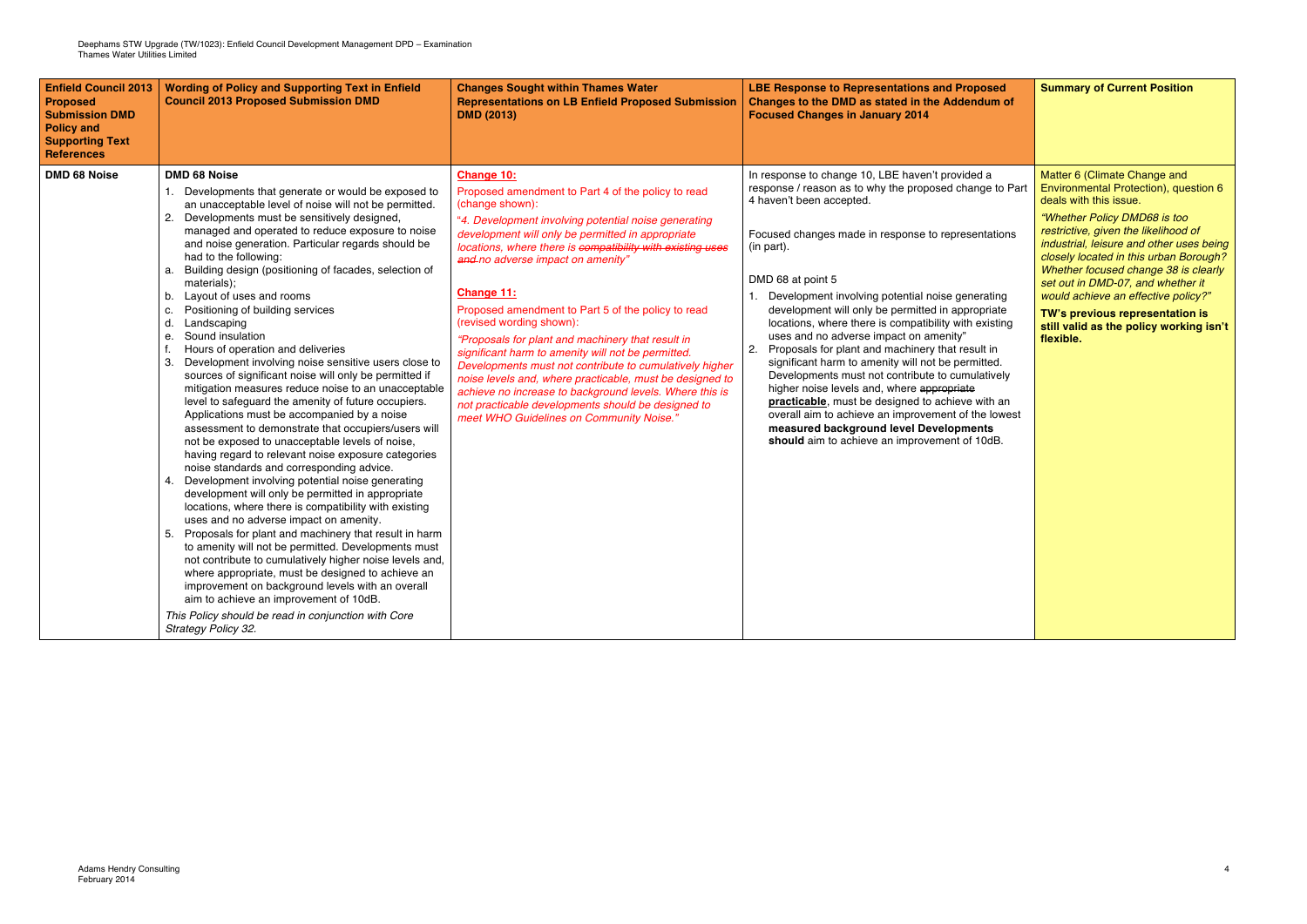## **PART B – ISSUES RESOLVED BY LBE AMENDMENTS**

| <b>Enfield Council 2013</b><br><b>Proposed</b><br><b>Submission DMD</b><br><b>Policy and</b><br><b>Supporting Text</b><br><b>References</b> | <b>Wording of Policy and Supporting Text in Enfield</b><br><b>Council 2013 Proposed Submission DMD</b>                                                                                                                                                                                                                                                                                                                                                                                                                                                                                                                                                                                                                                                                                                                                                        | <b>Changes Sought within Thames Water</b><br><b>Representations on LB Enfield Proposed Submission</b><br><b>DMD (2013)</b>                                                                                                                                                                                                                                                                          | <b>LBE Response to Representations and Proposed</b><br>Changes to the DMD as stated in the Addendum of<br><b>Focused Changes in January 2014</b>                                                                                                                                                                                                                         | <b>Summary of Current Position</b>                                                                              |
|---------------------------------------------------------------------------------------------------------------------------------------------|---------------------------------------------------------------------------------------------------------------------------------------------------------------------------------------------------------------------------------------------------------------------------------------------------------------------------------------------------------------------------------------------------------------------------------------------------------------------------------------------------------------------------------------------------------------------------------------------------------------------------------------------------------------------------------------------------------------------------------------------------------------------------------------------------------------------------------------------------------------|-----------------------------------------------------------------------------------------------------------------------------------------------------------------------------------------------------------------------------------------------------------------------------------------------------------------------------------------------------------------------------------------------------|--------------------------------------------------------------------------------------------------------------------------------------------------------------------------------------------------------------------------------------------------------------------------------------------------------------------------------------------------------------------------|-----------------------------------------------------------------------------------------------------------------|
| <b>DMD 64 Pollution</b><br><b>Control and</b><br><b>Assessment</b>                                                                          | <b>DMD 64 Pollution Control and Assessment</b><br>Developments will only be permitted if pollution and the<br>risk of pollution is prevented, or minimised and mitigated<br>during all phases of development, including<br>demolition/decommissioning, construction,<br>operations/occupation and maintenance.<br>This policy should be read in conjunction with Core<br>Strategy policies 22 and 32                                                                                                                                                                                                                                                                                                                                                                                                                                                          | Change 8:<br>It is proposed that word "minimised" is replaced with<br>"reduced".                                                                                                                                                                                                                                                                                                                    | Accepted.<br>"Developments will only be permitted if pollution and the<br>risk of pollution is prevented, or minimised reduced and<br>mitigated during all phases of development, including<br>demolition/decommissioning, construction,<br>operations/occupation and maintenance".                                                                                      | Amendments to the policy /<br>supporting text have been made in<br>accordance with TW's<br>representation.      |
| <b>DMD 65 Air Quality</b>                                                                                                                   | <b>DMD 65 Air Quality</b><br>3. Planning permission will be refused for developments<br>which would have an adverse impact on air quality<br>unless the developer is able to demonstrate that<br>measures can be implemented that will mitigate<br>these effects. Development will only be permitted if it<br>is air quality neutral.<br>4. Major developments located in air quality hotspots<br>and all development that could have significant<br>implications for air quality, should be accompanied by<br>an air quality assessment detailing appropriate<br>mitigation measures.<br>5. Developments involving sensitive uses will only be<br>permitted if sited away from major sources of<br>pollution or adequate mitigation measures are<br>secured to improve air quality.<br>Policy should be read in conjunction with Core Strategy<br>Policy 32. | <b>Change 9:</b><br>Amend Policy DMD65 part 3 to require a technical<br>assessment that should confirm that either: (a) there is no<br>adverse amenity impact on future occupiers of the<br>proposed development or; (b) the development can be<br>conditioned to ensure that any potential for adverse<br>amenity impact can be avoided/mitigated.                                                 | In response to Thames Water's changes, LBE state that<br>"Air quality assessments are required as either<br>standalone documents or as part of an Environmental<br>Assessment as stated in supporting text in paragraph<br>9.1.4 therefore the additional wording put forward is not<br>considered necessary".                                                           | No further comment /<br>representation required as<br>supporting text 9.1.4 to DMD 65<br>address TW's concerns. |
| $DMD 39 - The$<br>design of business<br>premises                                                                                            | Definition of "Business Premises" added to the glossary:<br>"All buildings and land used for the carrying out of<br>commercial, industrial or other non-residential operations,<br>but excluding public buildings and institutions. Examples<br>include shops, factories, warehouses, utility company<br>premises and depots."                                                                                                                                                                                                                                                                                                                                                                                                                                                                                                                                | Change 12:<br>Either:<br>Amend the wording of Policy DMD 39 to remove<br>reference to utility buildings and make clear that the<br>policy only applies to business premises into which<br>people enter on a regular basis; or<br>Amend the wording in the Glossary to explicitly<br>exclude premises into which people would not<br>regularly enter from the definition of "business"<br>premises". | Appendix 14 Glossary<br>"Building Premises: All buildings and land used for the<br>carrying out of commercial, industrial or other<br>nonresidential operations, but excluding public buildings,<br>and institutions and utility premises which people do<br>not regularly enter. Examples include shops, factories,<br>warehouses, utility company premises and depots. | Amendments to the policy /<br>supporting text have been made in<br>accordance with TW's<br>representation.      |
| <b>DMD 82 Protecting</b><br>the Green Belt                                                                                                  | <b>DMD 82 Protecting the Green Belt</b><br>Inappropriate development within the Green Belt will not<br>be permitted. Appropriate development will only be<br>permitted if all of the following criteria are met:<br>a. The siting, scale, height and bulk of the proposed<br>development is sympathetic to and compatible with the<br>prime aim of preserving the openness of the Green Belt;<br>b. The development has regard to site contours, displays                                                                                                                                                                                                                                                                                                                                                                                                     | Change 13:<br>It is proposed that bullet 'd' of this policy is amended to<br>read as follows:<br>"d. Where possible, existing trees, hedges, bushes and<br>other natural features are retained and integrated with the<br>scheme to ensure adequate screening. Where this is not<br>possible, planning permission will only be granted if<br>adequate mitigation measures are secured."             | Agree to wording.<br><b>DMD 82</b><br>"d. Where possible, existing trees, hedges, bushes and<br>other natural features are retained and integrated with the<br>scheme to ensure adequate screening. Where this is<br>not possible, planning permission will only be<br>granted if adequate mitigation measures are                                                       | Amendments to the policy /<br>supporting text have been made in<br>accordance with TW's<br>representation.      |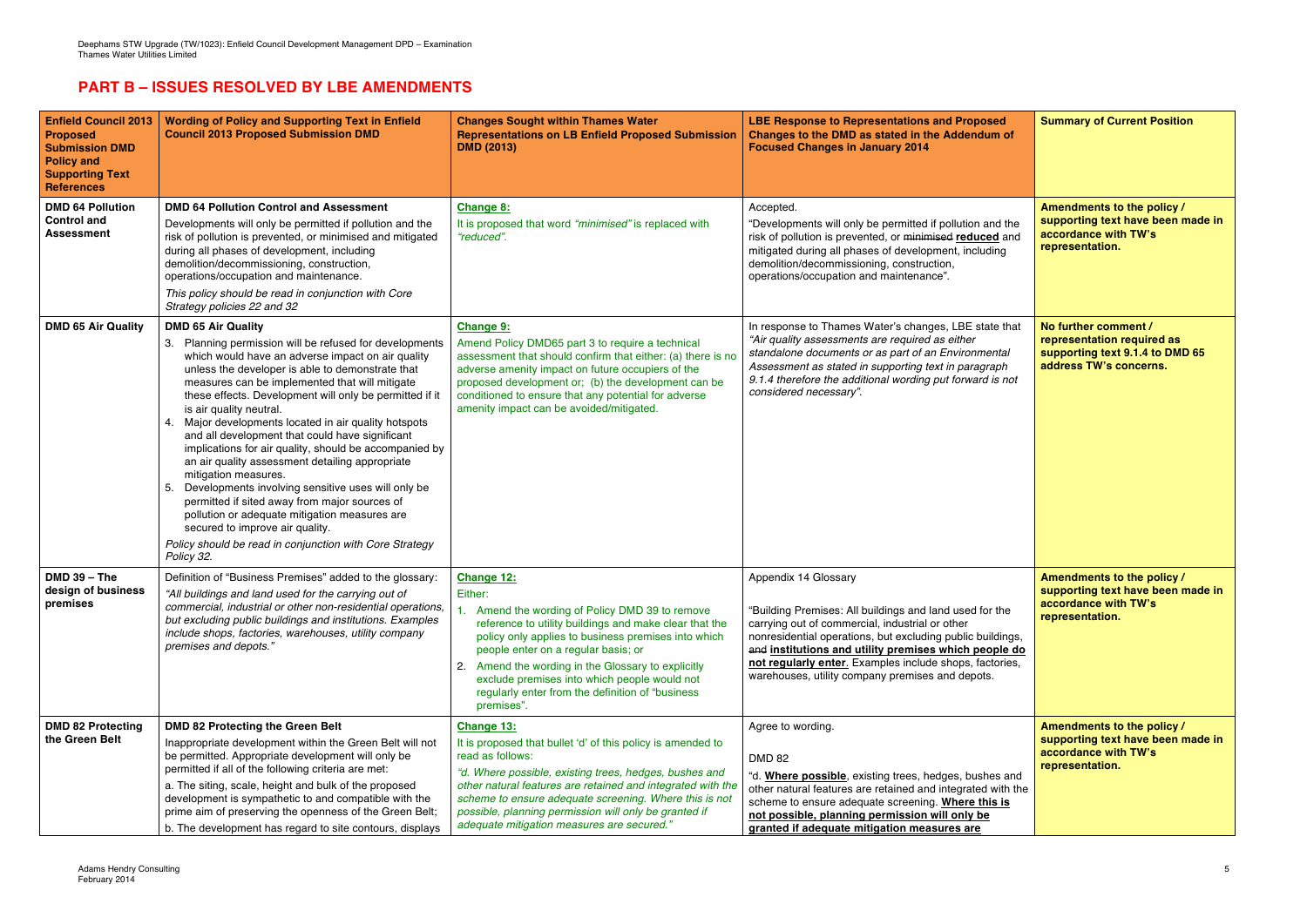| <b>Enfield Council 2013</b><br><b>Proposed</b><br><b>Submission DMD</b><br><b>Policy and</b><br><b>Supporting Text</b><br><b>References</b>                           | <b>Wording of Policy and Supporting Text in Enfield</b><br><b>Council 2013 Proposed Submission DMD</b>                                                                                                                                                                                                                                                                                                                                                                                                                                                                                                                                                                                                                                                                                                                                                                                                                                                                                                                                                                                                                                                                                                                                                                                                                                                                                                                                                                                                                                                                                                                                                                                                    | <b>Changes Sought within Thames Water</b><br><b>Representations on LB Enfield Proposed Submission</b><br><b>DMD (2013)</b>                                                                                                                                                                                                                                                                                                                                                                      | <b>LBE Response to Representations and Proposed</b><br>Changes to the DMD as stated in the Addendum of<br><b>Focused Changes in January 2014</b>                                                                                                                                                                                                                                                                                                                                                                                                                                                                                                                                                                                                                                                                                   |
|-----------------------------------------------------------------------------------------------------------------------------------------------------------------------|-----------------------------------------------------------------------------------------------------------------------------------------------------------------------------------------------------------------------------------------------------------------------------------------------------------------------------------------------------------------------------------------------------------------------------------------------------------------------------------------------------------------------------------------------------------------------------------------------------------------------------------------------------------------------------------------------------------------------------------------------------------------------------------------------------------------------------------------------------------------------------------------------------------------------------------------------------------------------------------------------------------------------------------------------------------------------------------------------------------------------------------------------------------------------------------------------------------------------------------------------------------------------------------------------------------------------------------------------------------------------------------------------------------------------------------------------------------------------------------------------------------------------------------------------------------------------------------------------------------------------------------------------------------------------------------------------------------|-------------------------------------------------------------------------------------------------------------------------------------------------------------------------------------------------------------------------------------------------------------------------------------------------------------------------------------------------------------------------------------------------------------------------------------------------------------------------------------------------|------------------------------------------------------------------------------------------------------------------------------------------------------------------------------------------------------------------------------------------------------------------------------------------------------------------------------------------------------------------------------------------------------------------------------------------------------------------------------------------------------------------------------------------------------------------------------------------------------------------------------------------------------------------------------------------------------------------------------------------------------------------------------------------------------------------------------------|
|                                                                                                                                                                       | a high standard of design and landscaping to<br>complement and improve its setting, and takes all<br>measures to ensure that the visual impact on the Green<br>Belt is minimised;<br>c. The nature, quality, finish and colour of materials blend<br>with the local landscape to harmonise with surrounding<br>natural features;<br>d. Existing trees, hedges, bushes and other natural<br>features are retained and integrated with the scheme to<br>ensure adequate screening;<br>e. Appropriate parking provision, safe access, egress and<br>landscaping is provided to ensure vehicles are parked<br>safely and that the development does not prejudice the<br>openness of the Green Belt.<br>This policy should be read in conjunction with Core<br>Strategy Policy 33.                                                                                                                                                                                                                                                                                                                                                                                                                                                                                                                                                                                                                                                                                                                                                                                                                                                                                                                             |                                                                                                                                                                                                                                                                                                                                                                                                                                                                                                 | secured."                                                                                                                                                                                                                                                                                                                                                                                                                                                                                                                                                                                                                                                                                                                                                                                                                          |
| <b>DMD 56 Heating and</b><br>Cooling<br><b>DMD 57</b><br>Responsible<br>Sourcing of<br><b>Materials, Waste</b><br><b>Minimisation and</b><br><b>Green Procurement</b> | <b>DMD 56 Heating and Cooling</b><br>All new developments (excluding householder<br>applications) will be required to demonstrate how the<br>scheme has been designed to control and manage heat<br>gain and reduce the reliance on mechanical cooling.<br>Development proposals should reduce their reliance on<br>mechanical cooling systems in accordance with the<br>following hierarchy:<br>a. The proposal has utilised passive design measures to<br>minimise unwanted heat gain and manage incidental<br>gains to reduce overheating in the summer months and<br>the reduce need for heating in the winter, through<br>orientation, daylighting, green roofs, air tightness,<br>overshading, materials specification, managed thermal<br>mass, construction and end-user operation;<br>b. Passive or natural ventilation techniques have been<br>employed to manage cooling, moisture and air change<br>requirements;<br>c. Where mechanical ventilation/cooling systems are<br>required, development should be designed to include<br>mixed mode ventilation and cooling in the first instance<br>utilising low energy plant and heat recovery systems<br>where appropriate.<br>d. Where mixed mode ventilation/cooling is not<br>appropriate and the development requires full mechanical<br>ventilation/cooling, installed plant shall be (in order of<br>preference) low energy or air conditioning. Heat recovery<br>systems should be used where appropriate.<br>Measures to manage the heating and cooling demands of<br>development must adhere strictly to the principles of the<br>cooling hierarchy with each tier utilised fully before a<br>lower tier is employed. Where mechanical | <b>Change 5:</b><br>Include new text in the Policy DMD 56 to include a caveat<br>that the policy's requirements are (new text underlined):<br>"subject to technical, operational and financial feasibility<br>and other planning considerations".<br>Change 6:<br>Include new text in the Policy DMD 57 to include a caveat<br>that the policy's requirements are (new text underlined):<br>"subject to technical, operational and financial feasibility<br>and other planning considerations". | Paragraph 1 of DMD 56 to read:<br>"All new developments (excluding householder<br>applications) will be required to demonstrate how the<br>scheme has been designed to control and manage heat<br>gain and reduce the reliance on mechanical cooling,<br>subject to technical and economic feasibility and<br>other relevant planning considerations."<br>Paragraph 1 of DMD 57 to read:<br>"All major developments are required to ensure materials<br>used in construction are responsibly sourced subject to<br>technical and economic feasibility and other relevant<br>planning considerations. As a minimum development<br>will be required to achieve the following credits under the<br>Materials category of the Code for Sustainable Homes<br>and BREEAM or equivalent rating/scheme if this is<br>replaced or updated:" |

| sed<br>m of                                                                  | <b>Summary of Current Position</b>                                                                         |
|------------------------------------------------------------------------------|------------------------------------------------------------------------------------------------------------|
|                                                                              |                                                                                                            |
| the<br>e heat<br>ιg,<br><u>and</u>                                           | Amendments to the policy /<br>supporting text have been made in<br>accordance with TW's<br>representation. |
| aterials<br><u>ject to</u><br><u>elevant</u><br>oment<br>der the<br>mes<br>s |                                                                                                            |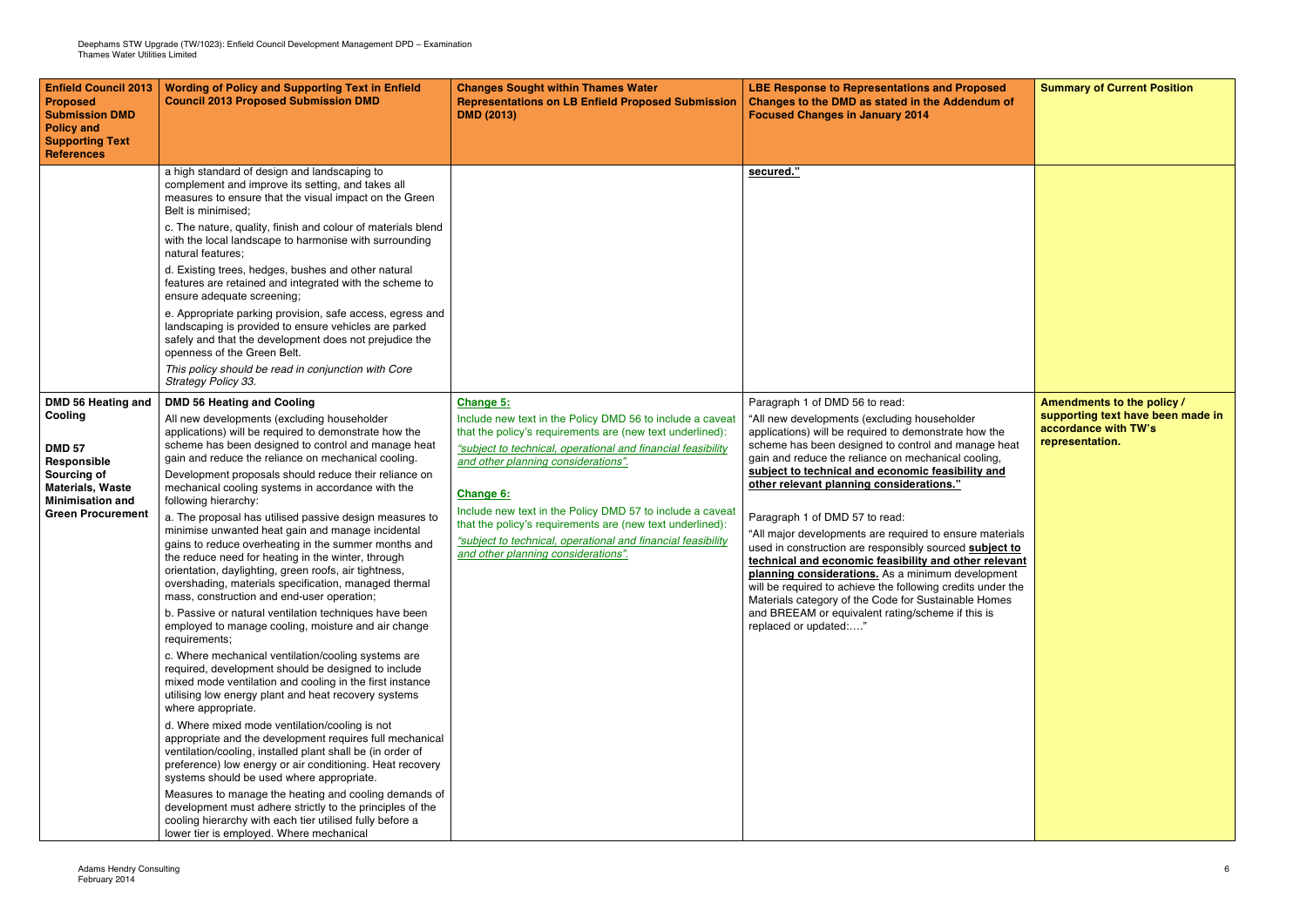| <b>Enfield Council 2013</b><br>Proposed<br><b>Submission DMD</b><br><b>Policy and</b><br><b>Supporting Text</b><br><b>References</b> | <b>Wording of Policy and Supporting Text in Enfield</b><br><b>Council 2013 Proposed Submission DMD</b>                                                                                                                                                                                                                                                                              | <b>Changes Sought within Thames Water</b><br><b>Representations on LB Enfield Proposed Submission</b><br><b>DMD (2013)</b> | <b>LBE Response to Representations and Proposed</b><br>Changes to the DMD as stated in the Addendum of<br><b>Focused Changes in January 2014</b> | <b>Summary of Current Position</b> |
|--------------------------------------------------------------------------------------------------------------------------------------|-------------------------------------------------------------------------------------------------------------------------------------------------------------------------------------------------------------------------------------------------------------------------------------------------------------------------------------------------------------------------------------|----------------------------------------------------------------------------------------------------------------------------|--------------------------------------------------------------------------------------------------------------------------------------------------|------------------------------------|
|                                                                                                                                      | ventilation/cooling plant is present in a scheme, evidence<br>must be provided to demonstrate that the heating and<br>cooling demands of the development cannot be met by<br>alternative means.                                                                                                                                                                                     |                                                                                                                            |                                                                                                                                                  |                                    |
|                                                                                                                                      | Opportunities to adapt to existing buildings, places and<br>spaces to manage heating and cooling demands must be<br>maximised where practicable.                                                                                                                                                                                                                                    |                                                                                                                            |                                                                                                                                                  |                                    |
|                                                                                                                                      | This Policy should be read in conjunction with Core<br>Strategy Policy 20.                                                                                                                                                                                                                                                                                                          |                                                                                                                            |                                                                                                                                                  |                                    |
|                                                                                                                                      | DMD 57 Responsible Sourcing of Materials, Waste<br><b>Minimisation and Green Procurement</b>                                                                                                                                                                                                                                                                                        |                                                                                                                            |                                                                                                                                                  |                                    |
|                                                                                                                                      | All major developments are required to ensure materials<br>used in construction are responsibly sourced. As a<br>minimum development will be required to achieve the<br>following credits under the Materials category of the Code<br>for Sustainable Homes and BREEAM or equivalent rating<br>/ scheme if this is replaced or updated:                                             |                                                                                                                            |                                                                                                                                                  |                                    |
|                                                                                                                                      | a. For residential schemes assessed under the Code for<br>Sustainable Homes: a minimum of 10 out of 15<br>credits under MAT1; 3 out of 6 credits under MAT2;<br>and 1 out of 3 credits under MAT3.<br>b. For non-residential schemes assessed under<br>relevant BREEAM document: a minimum of 3 out of 6<br>credits under MAT1; and, a minimum of 2 out of 3<br>credits under MAT3. |                                                                                                                            |                                                                                                                                                  |                                    |
|                                                                                                                                      | In addition 100% of timber used on the project must be is<br>sourced in accordance with the UK Government's Timber<br>Procurement Policy.                                                                                                                                                                                                                                           |                                                                                                                            |                                                                                                                                                  |                                    |
|                                                                                                                                      | A Site Waste Management Plan will be required for all<br>Major developments (and those defined under the Clean<br>Neighbourhoods and Environment Act 2005) to<br>demonstrate procedures for the minimisation of<br>construction waste consistent with the principles of the                                                                                                         |                                                                                                                            |                                                                                                                                                  |                                    |
|                                                                                                                                      | waste hierarchy: reduce; reuse; recycle; recover. As a<br>minimum, development will be required to divert at least<br>85% of non-hazardous waste by weight or volume from<br>landfill with a strategic objective to divert a minimum of<br>95% of waste by weight or volume by 2020.                                                                                                |                                                                                                                            |                                                                                                                                                  |                                    |
|                                                                                                                                      | All new development should:                                                                                                                                                                                                                                                                                                                                                         |                                                                                                                            |                                                                                                                                                  |                                    |
|                                                                                                                                      | a. Make appropriate provision (within individual units<br>and as parts of the overall development as<br>appropriate) for waste storage, sorting and recycling,<br>and adequate access for waste collection; and                                                                                                                                                                     |                                                                                                                            |                                                                                                                                                  |                                    |
|                                                                                                                                      | b. Encourage non waste related development to provide<br>on-site solutions for treating / managing waste<br>generated by the development (i.e. composting,<br>dedicated AD plants for food waste).                                                                                                                                                                                  |                                                                                                                            |                                                                                                                                                  |                                    |